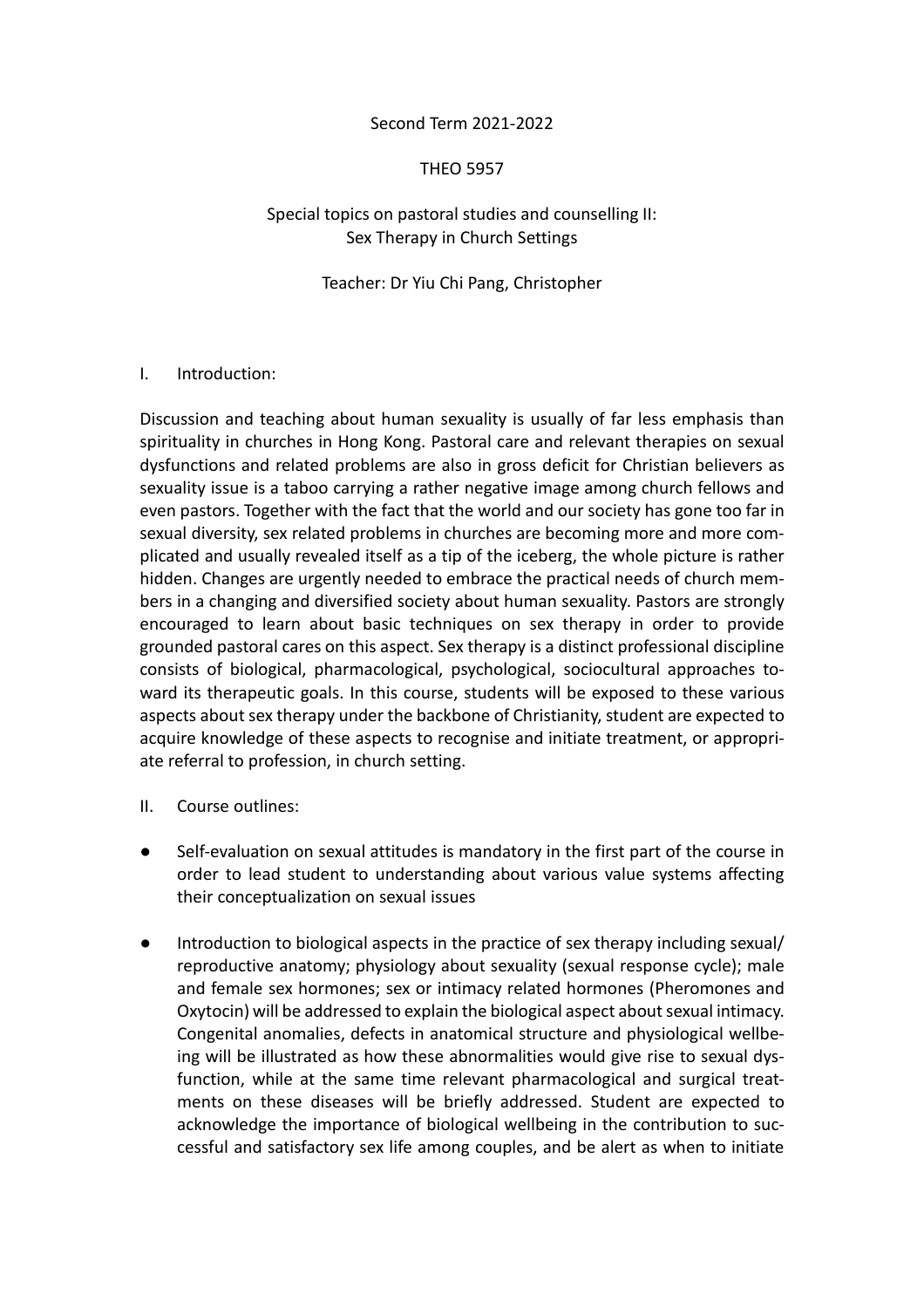medical consultation for dysfunctioning couples. Information on safe sex, contraception and sexually transmitted diseases (etiology and treatment) will also be addressed.

- Positions of sexual intercourse are important element in sex, students should be able to compare and contrast the differences among these different positions in term of angle, rhythm and depth of vaginal penetration for physical stimulations; techniques and preferred sex positions for pregnant women, elderly couples, men with premature ejaculation and couples with painful condition during sexual intercourse etc are included.
- Students are expected to appreciate the complexity and diversity of sexuality in the current society and how this trend is affecting the Christian population. Different value systems will be examined throughout this course, students should be sensitive about these value systems and to integrate these principles with theological discussions to formulate practical and contextual views on sexuality in church setting. These views form the backbone of sexual education and pastoral counselling for church members.
- Overview of sexual dysfunction with emphasis on common male (erectile dysfunction, premature ejaculation) and female (vaginismus, sexual desire disorder) sexual dysfunctions will be introduced; medical therapy, sex therapy (sensate focus exercise, for these conditions will also be addressed.
- Counselling to survivors of sexual abuse, sexual addiction and paraphilia, and controversial issues about gender identity disorder and homosexuality will be discussed and introduced to students using case study format. Students are encouraged to learn being open minded about these difficult problems encountered in church, and be mentally ready to embrace the potential clients.
- Approaches to clients in sexual violence and family violence will briefly be touched, especially about the crisis management for these clients and the social resources in this aspect.

### III. Course schedule and learning objectives:

| Date | Topics | Learning objectives |
|------|--------|---------------------|
|------|--------|---------------------|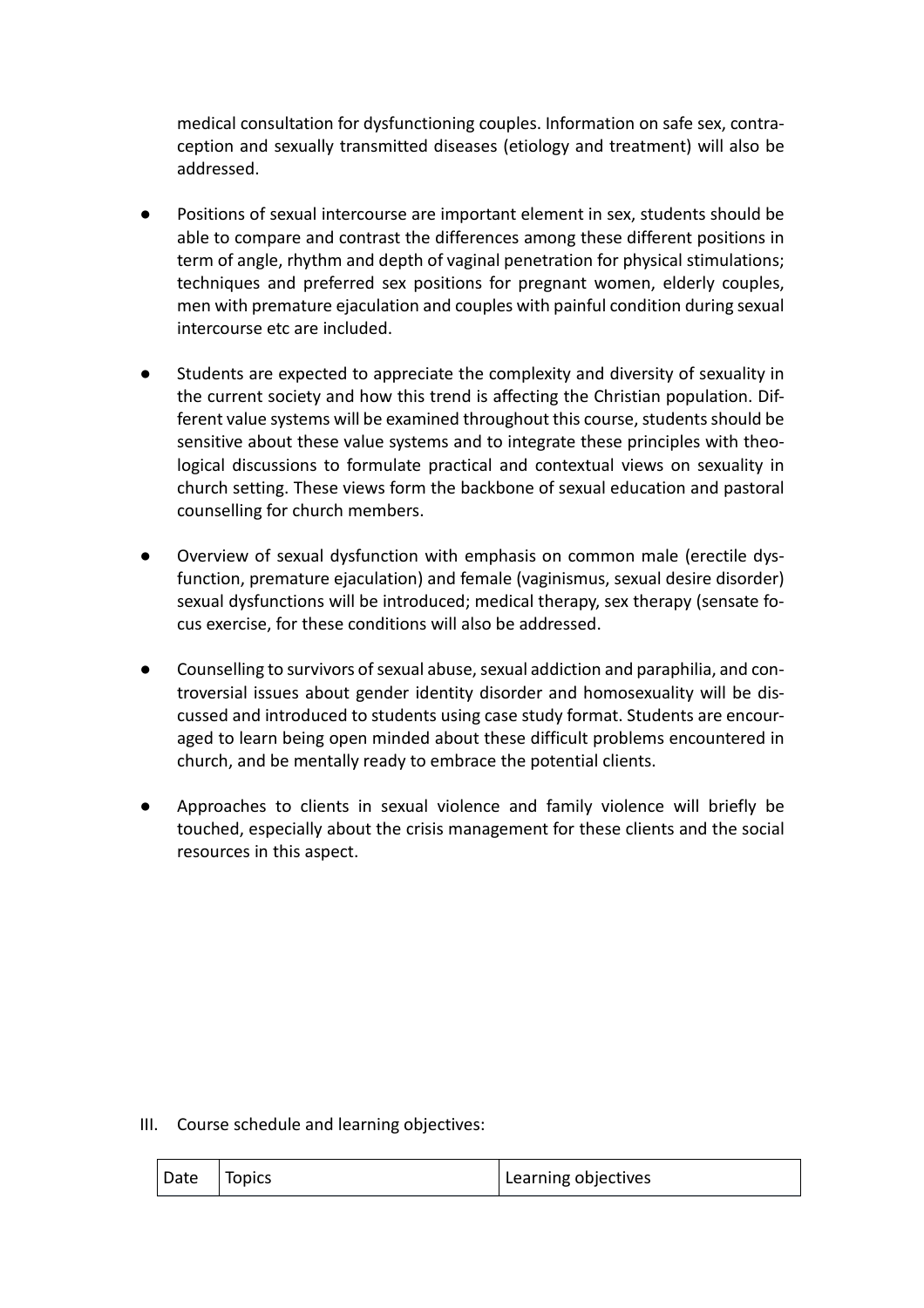| 10 Jan | Introduction of the counselling ap-<br>$\bullet$<br>proaches in sex therapy;<br>Introduction to human sexuality;<br>Sex, gender and gender role, Gen-<br>derbread person model;<br>Human sexuality and value systems;                                                                                                                                                                                                | Introduction on human sexuality and<br>$\bullet$<br>overview about the course<br>Appreciate the diversity on human sex-<br>uality                                                                                                                                                                        |
|--------|----------------------------------------------------------------------------------------------------------------------------------------------------------------------------------------------------------------------------------------------------------------------------------------------------------------------------------------------------------------------------------------------------------------------|----------------------------------------------------------------------------------------------------------------------------------------------------------------------------------------------------------------------------------------------------------------------------------------------------------|
| 17 Jan | Introduction to sexual anatomy and<br>$\bullet$<br>physiology: neuro-endocrine axis of<br>sexual and reproduction system;<br>Male sexual anatomy: penis, glans<br>penis, testes, scrotum, prostate,<br>male sex hormone;<br>Female sexual anatomy: vagina, clit-<br>oris, G-spot, breast, female sex hor-<br>mone;<br>Congenital anomaly of sexual anat-<br>omy;<br>Introduction to human sexual re-<br>sponse cycle | Understand and learn about biological<br>$\bullet$<br>aspects on human sexuality<br>Students are expected to integrate bio-<br>$\bullet$<br>logical and pharmacological knowledge<br>about sex therapy to provide sex educa-<br>tion and initiate referral for couple/<br>person with sexual dysfunction |
| 24 Jan | Intimacy and human sexuality;<br>Pheromones and Oxytocin;<br>Introduction of positions for sexual<br>intercourse;<br>Menopause and Andropause;<br>Sex in the elderly;                                                                                                                                                                                                                                                | Learning about principle of sexual posi-<br>tion toward physical stimulation during<br>intercourse, including preferred posi-<br>tions for pregnant women, couple with<br>sexual dysfunction etc;<br>Sexuality in the aged, with reference to<br>changes in physical status                              |
| 31 Jan | Off class<br>$\bullet$                                                                                                                                                                                                                                                                                                                                                                                               |                                                                                                                                                                                                                                                                                                          |
| 7 Feb  | Overview of sexual dysfunction:<br>$\bullet$<br>physiological and psychological eti-<br>ologies contributing to sexual dys-<br>function;<br>Introduction of emotional focus<br>therapy (EFT) marital therapy                                                                                                                                                                                                         | Appreciate the etiologies of sexual dys-<br>$\bullet$<br>functions: physical vs psychological fac-<br>tors                                                                                                                                                                                               |
| 14 Feb | Common sexual dysfunction in male<br>and treatments                                                                                                                                                                                                                                                                                                                                                                  | Diagnosis and treatment of common<br>$\bullet$<br>male sexual dysfunction (erectile dys-<br>function and premature ejaculation etc)                                                                                                                                                                      |
| 21 Feb | Common sexual dysfunction in fe-<br>male and treatment                                                                                                                                                                                                                                                                                                                                                               | Diagnosis and treatment of common fe-<br>$\bullet$<br>male sexual dysfunction (vaginismus,<br>sexual desire disorder etc)                                                                                                                                                                                |
| 28 Feb | Field visit to sex shop<br>$\bullet$                                                                                                                                                                                                                                                                                                                                                                                 |                                                                                                                                                                                                                                                                                                          |
| 7 Mar  | Homosexuality and sexual minori-<br>$\bullet$<br>ties                                                                                                                                                                                                                                                                                                                                                                | Understand the diversity of sexuality<br>$\bullet$<br>and stimulate critical thinking about<br>gender issues in church setting                                                                                                                                                                           |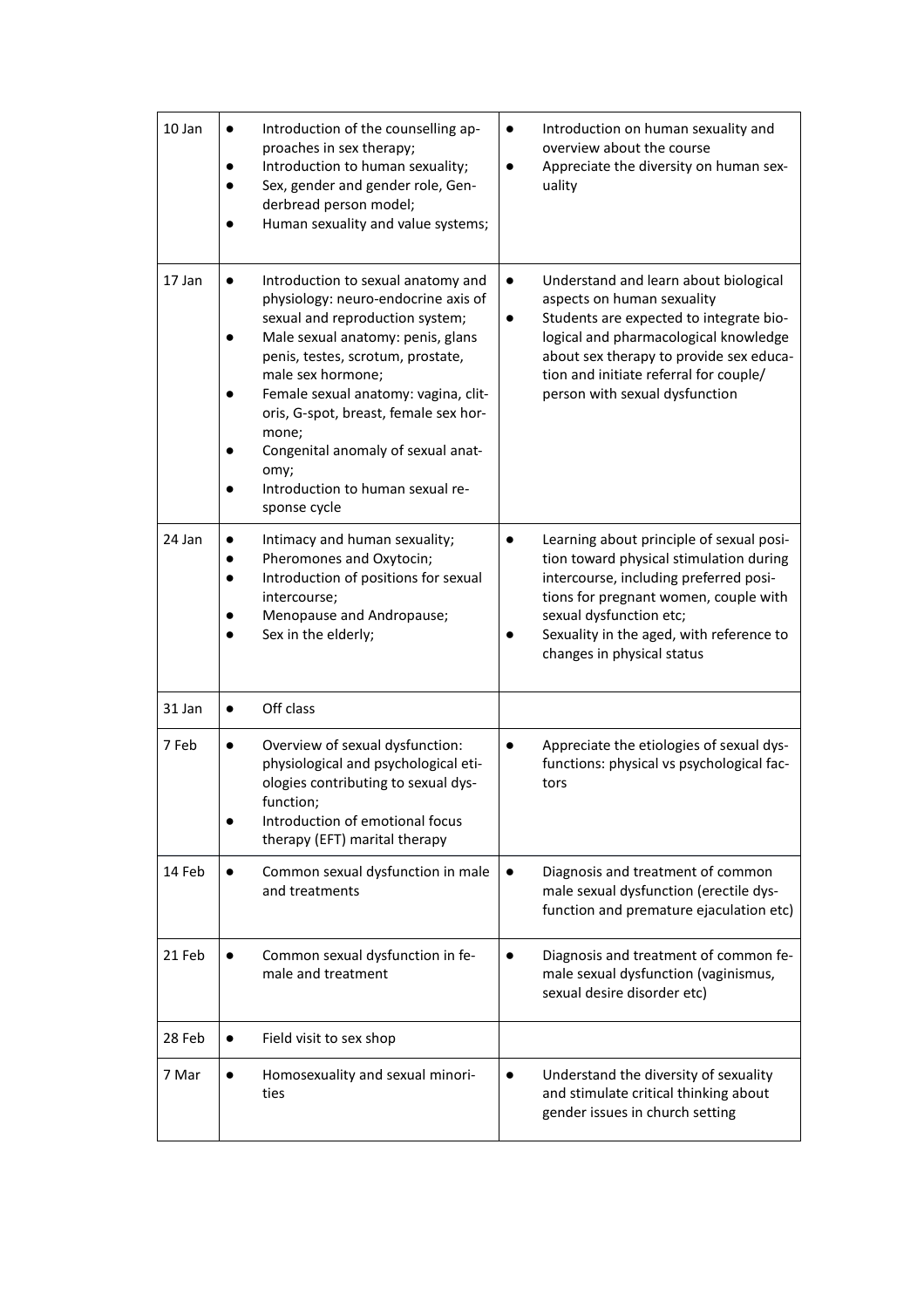| 14 Mar | Child sexual abuse<br>Sexuality of sexual abuse survivors<br>and relevant counselling                                        | Identify sexual dysfunction commonly<br>encountered in the survivors of sexual<br>abuse;<br>Counselling to empower survivors to re-<br>store sexuality |
|--------|------------------------------------------------------------------------------------------------------------------------------|--------------------------------------------------------------------------------------------------------------------------------------------------------|
| 21 Mar | Sexual addiction as obsessive com-<br>pulsive disorder<br>Addiction cycle<br>Habitual masturbation<br>Sexual desire disorder | Diagnostic criteria and case study<br>Understand the principle of addiction<br>cycle and its implication to manage-<br>ment of sexual addiction        |
| 28 Mar | Atypical sexual behaviors and Para-<br>philia                                                                                | Diagnostic criteria and case study                                                                                                                     |
| 4 Apr  | <b>Student Reading Week</b>                                                                                                  |                                                                                                                                                        |
| 11 Apr | Safe sex<br>Contraception<br>Sexually transmitted disease                                                                    | Understand the importance of safe sex<br>Various contraceptive methods and<br>their effectiveness<br>Diagnosis and treatment for STD                   |
| 18 Apr | Group presentation                                                                                                           |                                                                                                                                                        |
| 25 Apr | Sexual attitude review                                                                                                       | SAR to review and understand the<br>standpoint and value system affecting<br>one's view on sexuality                                                   |

#### IV. Course assignments

|                                         | Date/ deadline                                                                       | Proportion |
|-----------------------------------------|--------------------------------------------------------------------------------------|------------|
| Class attendance                        |                                                                                      | 10%        |
| presentation<br>Group<br>presentation)* | (case   Tentative date: 18 Apr 2022)<br>Reflection paper: 2 weeks after presentation | 40%        |
| Take home examination                   | 10 May 2022<br>(Exam questions will be posted on 4 Apr 2022)                         | 50%        |

\*Form a group of 3-4 students: to present a case of a real client or couple with sexual dysfunction or related problem, including the history of presentation, diagnostic criteria, predisposing factors, management in terms of sex therapy principles, progress on treatment in church setting. Students are required to write a reflection paper after the group presentation of not more than 1000 words (Chinese 1200 words). Deadline of reflection paper is 2 weeks after group presentation.

Students are required to hand in hard copy using double spacing for all written materials to teacher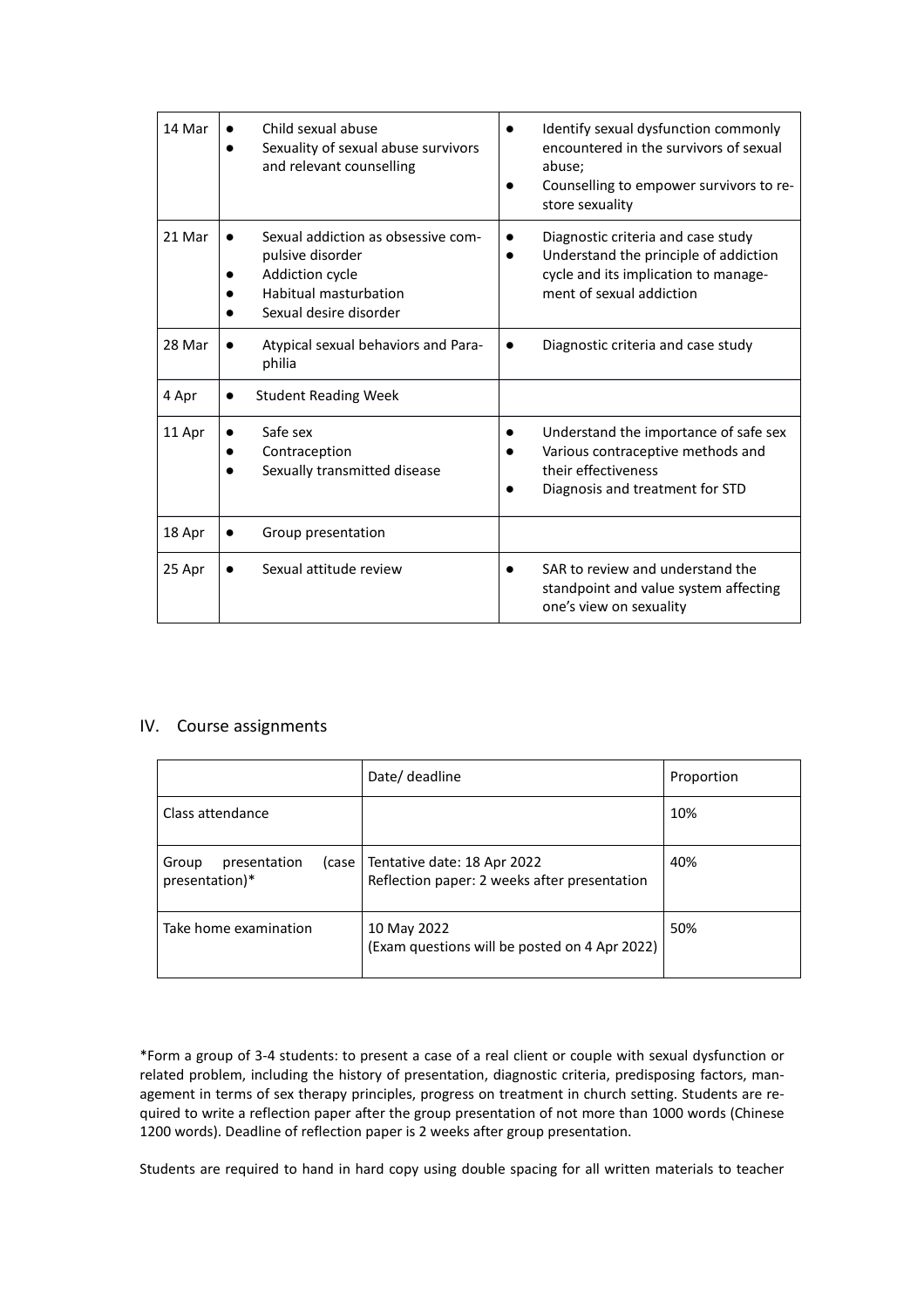before the deadline of submission.

- V. Contact of teachers
- Dr Yiu Chi Pang, Christopher
- Email: [chriscpyiu@yahoo.com.hk](mailto:chriscpyiu@yahoo.com.hk)
- VI. Academic honesty and plagiarism

Attention is drawn to University policy and regulations on honesty in academic work, and to the disciplinary guidelines and procedures applicable to breaches of such policy and regulations. Details may be found at: [http://www.cuhk.edu.hk/policy/academi](http://www.cuhk.edu.hk/policy/academichonesty/)[chonesty/.](http://www.cuhk.edu.hk/policy/academichonesty/)

With each assignment, students will be required to submit a signed declaration that they are aware of these policies, regulations, guidelines and procedures. In the case of group project, all students of the same group should be asked to sign the declaration, each of whom is responsible should there be any plagiarised contents in the group project, irrespective of whether he/ she has signed the declaration and whether he/ she has contributed directly or indirectly to the plagiarised contents

For assignments in the form of a computer-generated document that is principally text-based and submitted via VeriGuide, the statement, in the form of a receipt, will be issued by the system upon students' uploading of the soft copy of the assignment. Assignments without the properly signed declaration will not be graded by teachers. Only the final version of the assignment should be submitted via VeriGuide.

The submission of a piece of work, or a part of a piece of work, for more than one purpose (e.g. to satisfy the requirements in two different courses) without declaration to this effect shall be regarded as having committed undeclared multiple submission. It is common and acceptable to reuse a turn of phrase or a sentence or two from one's own work; but wholesale reuse is problematic. In any case, agreement from the course teachers concerned should be obtained prior to the submission of the piece of work.

VII. Suggested reading:

#### **Textbook:**

Spencer A Rathus, Jeffrey S Nevid, Lois Fichner-Rathus (2009). Human Sexuality in a world of diversity. Boston, US. Pearson International Edition.

#### **Other subjected reading:**

Altman, A.& Ashner, L. (2002). Making love the way we used to…. or better. (Paperback) Chicago, Illinois: Contemporary Publishing Group, Inc,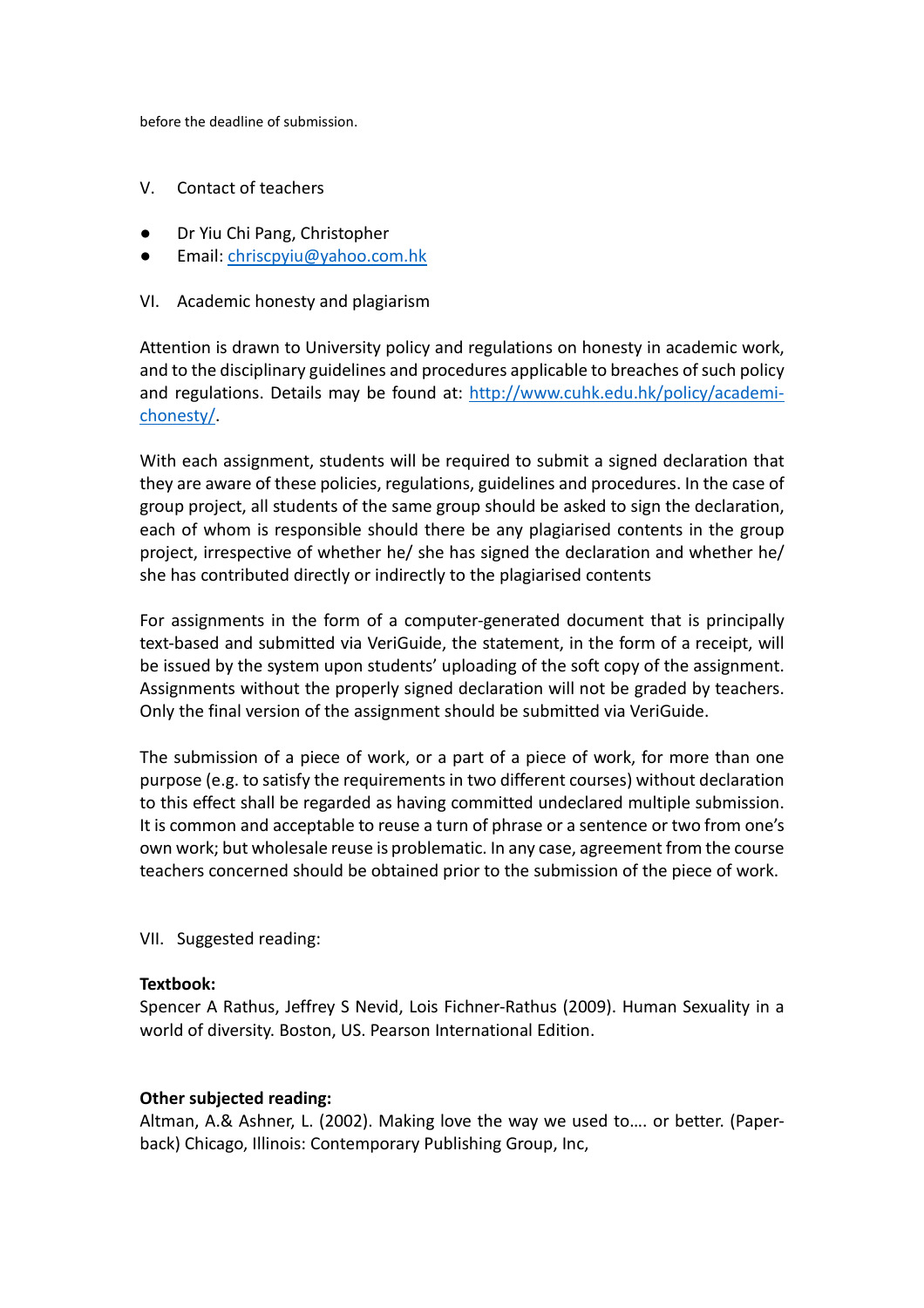Balon, R, & R. Seagraves. (2003). Sexual pharmacology: Fast Facts. London: W. W. Norton & Co.

Berman, J. & Berman, L. (2001). For women only: A Revolutionary Guide to Overcoming Sexual Dysfunction and Reclaiming Your Sex Life New York: Henry Holt and Company, LLC.

Birch, R.W. (1996). A sex therapist's manual: Assessment questionnaires, therapeutic stories, and other practical clinical materials. Columbus, OH: Professional Education Consultants Publishing.

Bregman, S. (1975). Sexuality and the Spinal Cord Injured Woman. Sister Kenny Institute.

Buckley, P.F. (Ed.) (1999). Sexuality and serious mental illness. Amsterdam: Harwood Academic Publishers.

Charlton, R and Yalom, D. (Ed.) (1997). Treating sexual disorders. San Francisco: Jossey-Bass.

Cooper, A., (Ed.) (2002). Sex & the internet: A guidebook for clinicians. New York: Brunner-Routledge.

Costa, de C. (2003). Dick: A guide to the penis for men & Women. Sydney: Allen & Unwin.

Crenshaw,T (1997).The alchemy of love and lust. New York: G.P, Putnam's Sons.

Druckerman, P., (2006). Lust in Translation: Adultery Around the World.

Fisher, Helen. (2004). Why we love: the nature and chemistry of Romantic Love.

Fisher, H. (2005). The first sex: The natural talents of women and how they are changing the world. New York: Random House.

Haines, S. (2004). The survivor's guide to sex: How to have an empowered sex life after childhood sexual abuse. Cleis Press.

Joannides, P. (2005). Guide to getting it on, (4th Ed.). Oregon: Goofy Foot Press.

Kaplan, H. (1974) (or latest edition). The New sex therapy. New York: Brunner/Mazel.

Kaplan, H. (1983). Disorders of sexual desire. New York: Brunner/Mazel.

Kaplan, H. (1988). The illustrated manual of sex therapy. (2nd Ed.). New York, NY: Brunner-Routledge.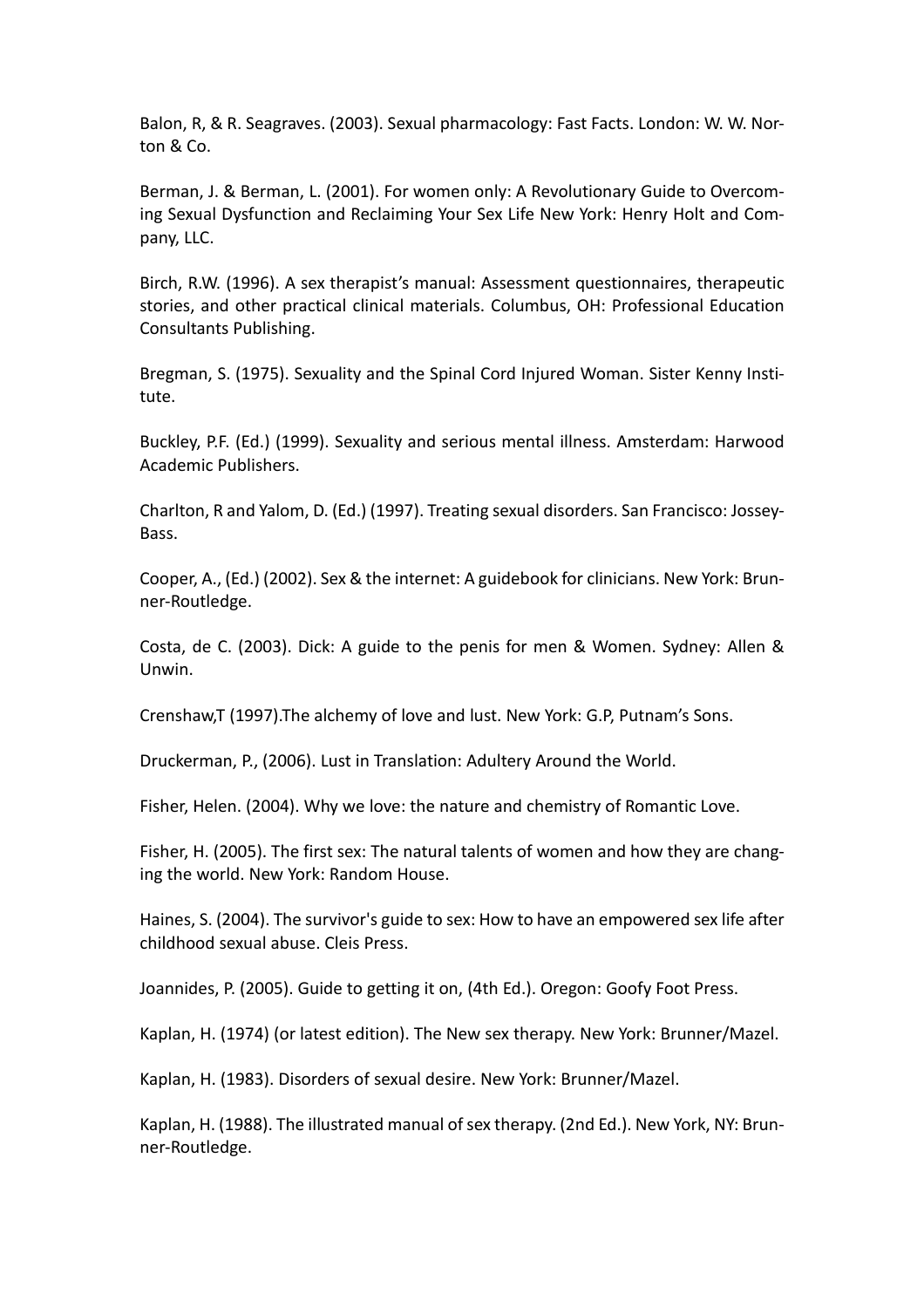Kaufman, M., Silverber, C., & Odette, F. (2007). The ultimate guide to sex and disability. San Francisco, CA: Cleis Press Inc..

Komisaruk, B.R., Beyer-Flores, C., & Whipple, B. (2006). The science of orgasm. Baltimore: The Johns Hopkins University Press.

Kroll, K. & Klein, E.L. (1995). Enabling romance: A guide to love, sex, and relationships for the disabled. New York, NY: Harmony Books.

Levine, S. & Risen, C., & Alotof, S.(2007). Handbook of clinical sexuality for mental health professionals. New York: Brunner-Routledge.

Leiblum, S. & Rosen, R. C. (2006). Principles and practice of sex therapy: New York: The Guildford Press. (A good textbook. Out of print due to the death of first author last year. May get old edition on Amazon)

Litvinoff, S. (1999). Sex in loving relationships. London: Vermilion.

LoPiccolo,J. & LoPiccolo, L.(1978). Handbook of sex therapy. New York: Plenum Publishing.

Maltz,W. & Homan, B. (1997). Incest and sexuality: A guide to understanding and healing. Lexington, MA: Lexington Books.

Masters, W.H., Johnson, V.E., & Kolodny R. (1993). Biological foundations of human sexuality. New York, NY: Harper Collins College Publishers.

McCarthy, B. & McCarthy, E. (2003). Rekindling desire. New York: Brunner-Routledge

Mooney, T.O., Cole, T.M., & Chilgren, R.A. (1975). Sexual Options for Paraplegics and Quadriplegics. Boston: Little, Brown & Co.

Neistadt, M. E..(1987). Choices: A Guide To Sex Counseling With Physically Disabled Adults. Malabar, Fla.: Krieger.

Paget, L. (2001). The big O. New York: Broadway Books.

Perels, E., (2008). Mating in Captivity. New York: Harper.

Rosen, R.C., & Leiblum S.R. (Eds.)(1995). Case studies in sex therapy. New York: The Guilford Press. (Contains interesting cases for demonstration and discussion)

Sipski, M.L., & Alexander, C.J. (2003). Sexual function in people with disability and chronic illness: A health professional's guide. Gaithersburg, MD: Aspen Publication.

Skinner, K.B. (2005). Treating pornography addiction: The essential tools for recovery. Provo, Utah: Growth Climate, Inc..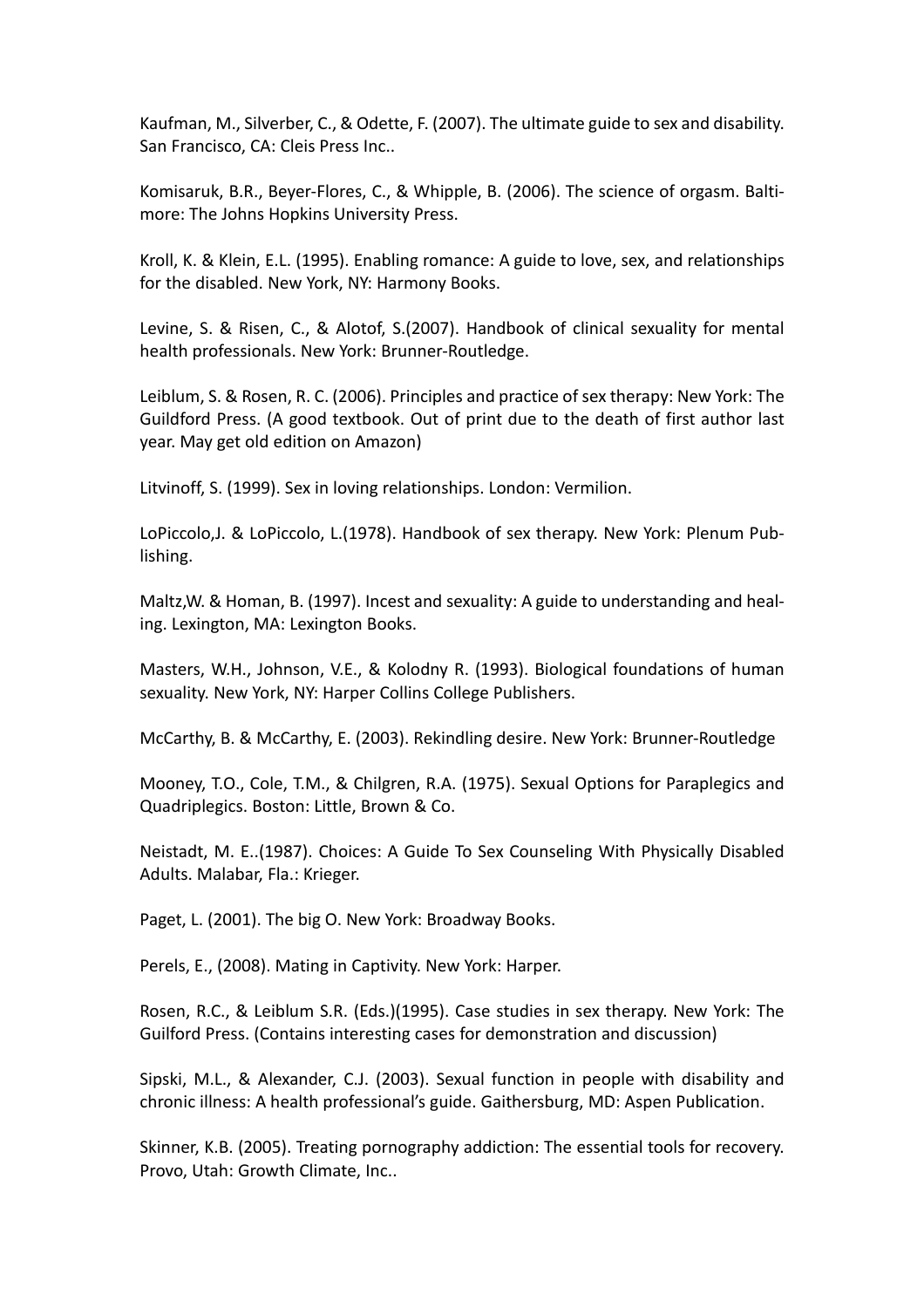Solot, D., & Miller, M. (2007). I love female orgasm: An extraordinary orgasm guide. New York: Marlowe & Co..

Steen, E.B., & Price, J.H. (1988). Human sex and sexuality. New York: Dover Publications.

Tannahill, R. (1992). Sex in history. Scarborough House/Publishers.

Weiner-Davis, M. (2000). The sex-starved marriage: A Couple's Guide to Boosting Their Marriage Libido by Michele Weiner-Davis Simon & Shuster.

Weinstein, E. (1988). Sexuality Counseling: Issues & Implications. Pacific Grove, Calif.: Brooks/Cole Pub. Co.

Westheimer, R.K., & Lopater, S. (2004). Human sexuality: A psychosocial perspective. Philadelphia: Lippincott Williams & Wilkins.

Wincze, J.P., & Carey, M.P. (2001). Sexual dysfunction: A guide for assessment and treatment. New York: The Guildford Press. (Paperback version, cheap and good for reference)

Winks, C. & Semans, A. (2002). The good vibrations guide to sex. San Francisco, CA: Cleis Press Inc..

Zilbergeld, B. (1999).The new male sexuality. New York: Bantam Books

吳敏倫 (1998)。 〈如何克服性機能障礙〉。香港明窗出版社。

吳敏倫 (1996)。〈知己知彼〉。香港MEI出版社。

鄧繼強 (1998)。〈性愛心理、藝術與道德〉。香港明窗出版社。

江漢聲、晏涵文 (2003)。〈性教育〉。北京:中國青年出版社。

劉達臨 (2001)。〈性的歷史〉。台北:台灣商務印書館。

曾文星 (2002)。〈性心理〉。北京:北京醫科大學出版社。

邱貴生 (2006)。〈至情至性〉。香港:三次坊出版有限公司。

邱貴生、吳穎英 ( 2006)。〈性在有情〉。香港:明報出版社。

邱貴生主編 (2008) 。 <浪漫與偏見:情性康復手冊>。香港:文化社會有限公 司。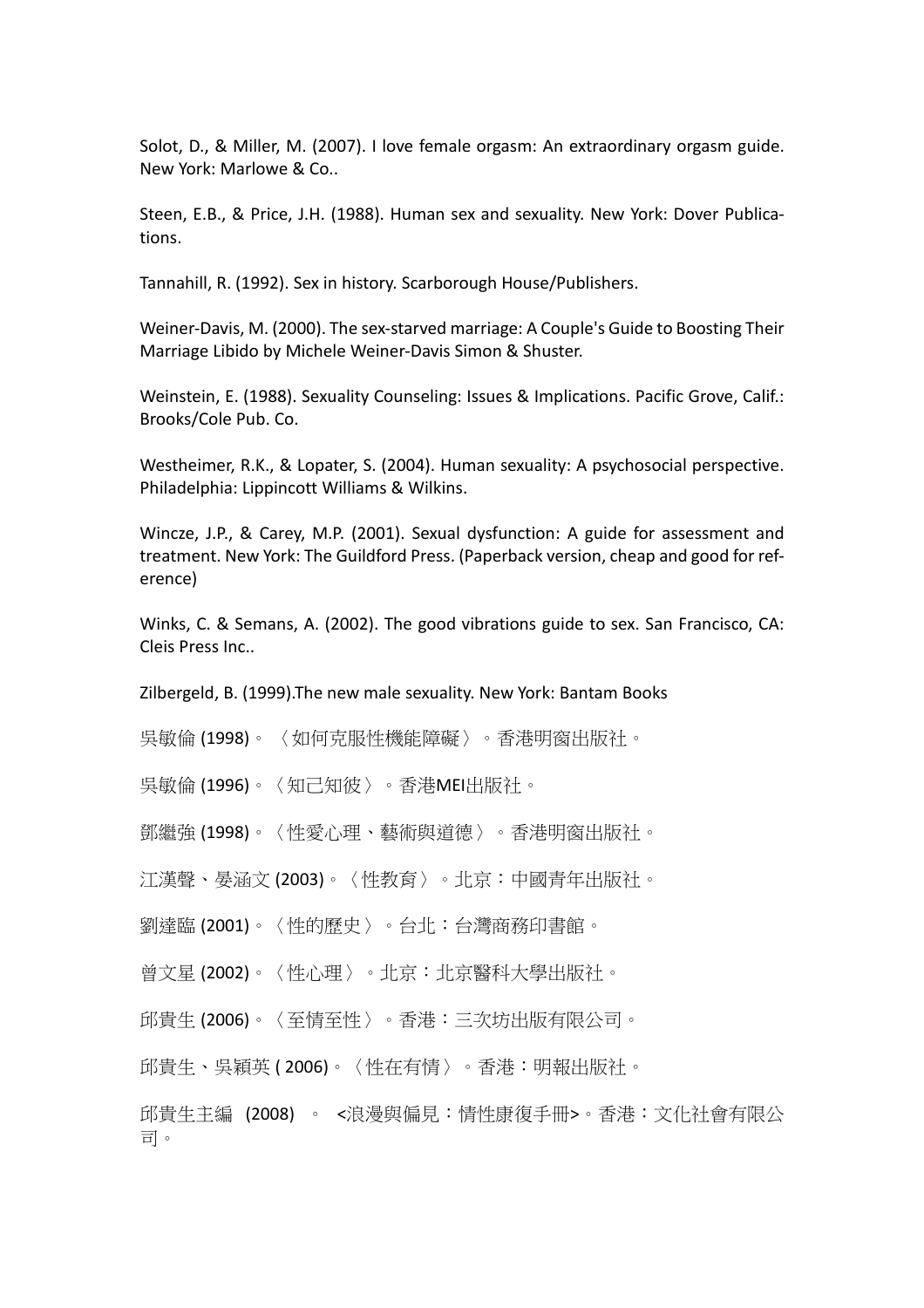| Last                        | updated: | Dec | 2021 | Yiu |
|-----------------------------|----------|-----|------|-----|
| <b>Paper-grading Rubric</b> |          |     |      |     |

|                        | <b>Excellent</b>                                                                                                                                                                                                                                                                     | Good                                                                                                                                                                                                                                                                                                  | <b>Needs Improvement</b>                                                                                                                                                                                                                                                          | Unacceptable                                                                                                                                                                                                                                                                                                                 |
|------------------------|--------------------------------------------------------------------------------------------------------------------------------------------------------------------------------------------------------------------------------------------------------------------------------------|-------------------------------------------------------------------------------------------------------------------------------------------------------------------------------------------------------------------------------------------------------------------------------------------------------|-----------------------------------------------------------------------------------------------------------------------------------------------------------------------------------------------------------------------------------------------------------------------------------|------------------------------------------------------------------------------------------------------------------------------------------------------------------------------------------------------------------------------------------------------------------------------------------------------------------------------|
| Thesis                 | A clear statement of<br>what is being proposed<br>or argued in the paper.                                                                                                                                                                                                            | The thesis is easily de-<br>tectable after reading<br>the paper, but it is not<br>presented in a single<br>and clear statement.                                                                                                                                                                       | The thesis is present,<br>but a reader must work<br>hard to reconstruct<br>from the entire paper.                                                                                                                                                                                 | There is no thesis or<br>central argument/pro-<br>posal to tie the paper<br>together, or the thesis<br>is unclear.                                                                                                                                                                                                           |
| Arguments              | Each reason, support,<br>or argument to follow<br>the thesis is made<br>clear, thorough, rele-<br>vant and convincing.<br>Proper references are<br>consistently made to<br>the text in question<br>(biblical and/or a text-<br>book) to show why the<br>proposed thesis is<br>valid. | Arguments made to<br>support the thesis are<br>clear, but less thor-<br>ough, relevant, and/or<br>convincing. Refer-<br>ences are often made<br>to the text in question<br>(biblical and/or a text-<br>book) to show why the<br>proposed thesis is<br>valid, but this is done<br>not as consistently. | Arguments made to<br>support the thesis are<br>acceptable but sketchy<br>or their relevance un-<br>clear. Some references<br>are made to the text in<br>question (biblical<br>and/or a textbook) to<br>show why the pro-<br>posed thesis is valid.                                | Arguments to support<br>the thesis are missing,<br>irrelevant, or not con-<br>vincing. The paper<br>makes lots of claims or<br>assertions that are not<br>substantiated. There<br>are few or no refer-<br>ences to the text in<br>question (biblical<br>and/or a textbook) to<br>show why the pro-<br>posed thesis is valid. |
| Counter-Argu-<br>ments | The paper acknowl-<br>edges, anticipates, and<br>accounts for conflict-<br>ing evidence, counter-<br>examples, counter-ar-<br>guments, and/or op-<br>posing positions, even<br>ones that are not obvi-<br>ous or not yet been<br>made in writings of<br>others.                      | The paper acknowl-<br>edges and accounts for<br>obvious conflicting ev-<br>idence, counter-exam-<br>ples, counter-argu-<br>ments, and/or oppos-<br>ing positions.                                                                                                                                     | The paper acknowl-<br>edges and accounts for<br>a few obvious conflict-<br>ing evidence, counter-<br>examples, and counter-<br>arguments, but miss<br>other obvious oppos-<br>ing positions. Or the<br>paper acknowledges<br>counter-arguments<br>without accounting for<br>them. | No awareness or ac-<br>knowledgment of con-<br>flicting evidence,<br>counter-examples,<br>counter-arguments, or<br>opposing positions.                                                                                                                                                                                       |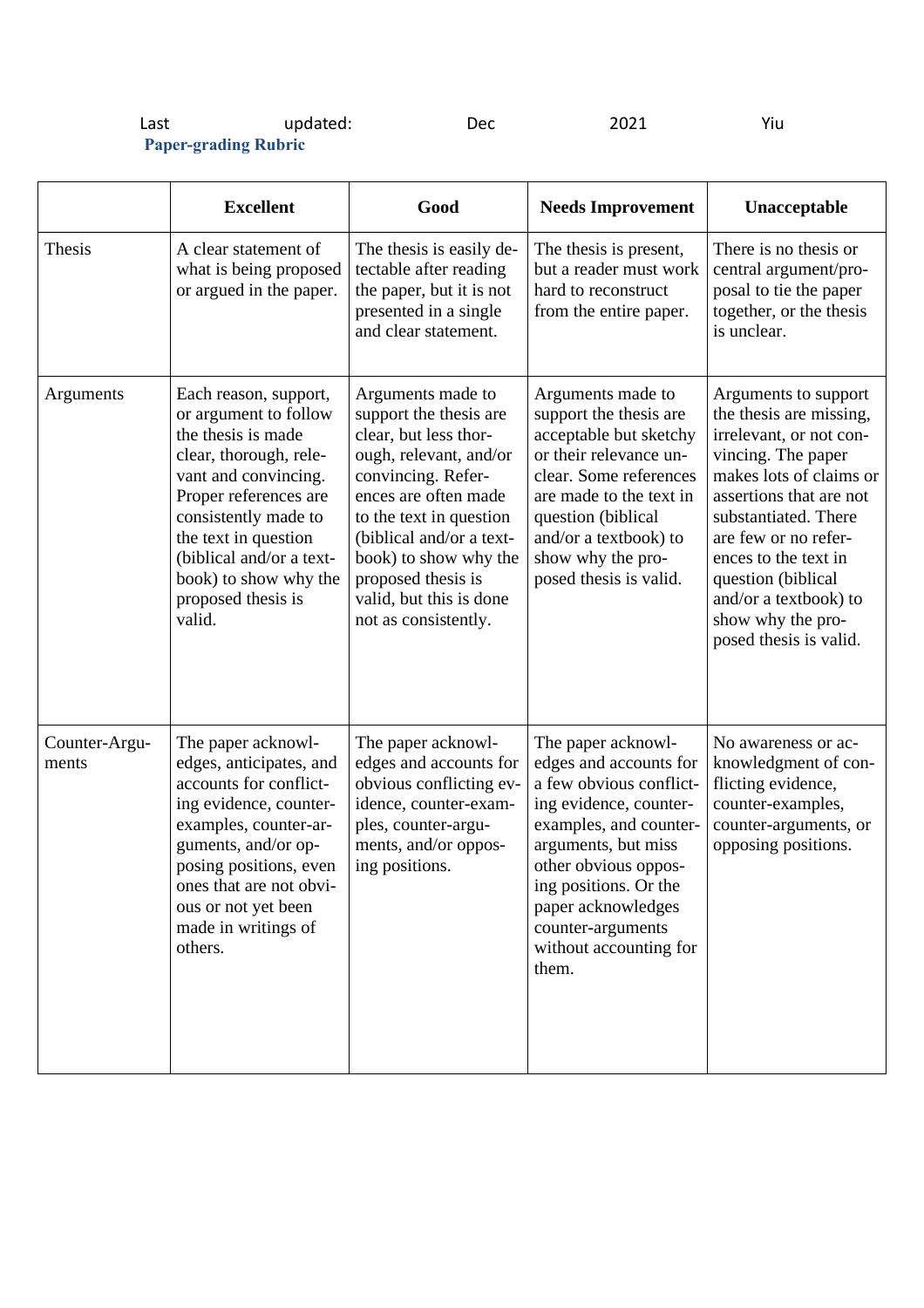|              | <b>Excellent</b>                                                                                                                                                                                                                                         | Good                                                                                                                                                                                                                                                                                                       | <b>Needs Improvement</b>                                                                                                                                                                                                                                                                                     | <b>Unaccept</b>                                                                                                                                                                                                                                               |
|--------------|----------------------------------------------------------------------------------------------------------------------------------------------------------------------------------------------------------------------------------------------------------|------------------------------------------------------------------------------------------------------------------------------------------------------------------------------------------------------------------------------------------------------------------------------------------------------------|--------------------------------------------------------------------------------------------------------------------------------------------------------------------------------------------------------------------------------------------------------------------------------------------------------------|---------------------------------------------------------------------------------------------------------------------------------------------------------------------------------------------------------------------------------------------------------------|
| Organization | The paper's flow, from<br>one paragraph to an-<br>other, is consistently<br>sensible, logical, and<br>always with clear tran-<br>sitions. The movement<br>from introduction to<br>the body and then the<br>conclusion is easy to<br>follow and coherent. | The paper's flow, from<br>one paragraph to an-<br>other, is largely sensi-<br>ble and logical. Transi-<br>tions are mostly appro-<br>priate. The movement<br>from introduction to<br>the body and then the<br>conclusion is distin-<br>guishable if not easy to<br>follow.                                 | There are signs of sen-<br>sible and logical or-<br>ganization, but these<br>are mixed with abrupt<br>or illogical shifts and<br>ineffective flow of<br>ideas. The movement<br>from introduction to<br>the body and then the<br>conclusion is not<br>clearly distinguishable.                                | The paper doe<br>flow well in te<br>organization o<br>argument of th<br><b>Transitions</b> fro<br>graph to parag<br>from one idea<br>next are missi<br>movement fro<br>duction to the<br>and then the c<br>sion is non-ex                                     |
| <b>Style</b> | The paper is written in<br>complete and gram-<br>matically correct sen-<br>tences. Word choice is<br>precise; definitions are<br>provided if and when<br>needed. Paper has<br>been spell-checked,<br>proofread, and con-<br>tains no errors.             | The paper is written in<br>complete sentence and<br>grammatically correct<br>sentences. Word<br>choice is understanda-<br>ble, definitions are<br>generally (though not<br>always) provided if<br>and when needed. Pa-<br>per has been spell-<br>checked, proofread,<br>and contains only a<br>few errors. | The paper contains<br>some incomplete or<br>grammatically incor-<br>rect sentences. Word<br>choice is imprecise, at<br>times not understanda-<br>ble, and/or not defined<br>when needed. Not<br>clear if the paper has<br>been spell-checked<br>and proofread because<br>of the number of errors<br>present. | The paper is v<br>with many inc<br>or grammatica<br>correct senten<br>Word choice i<br>derstandable a<br>nition of partic<br>terms or word<br>given even wh<br>needed. The p<br>clearly not be<br>checked or pro<br>and hence con<br>excessive nun<br>errors. |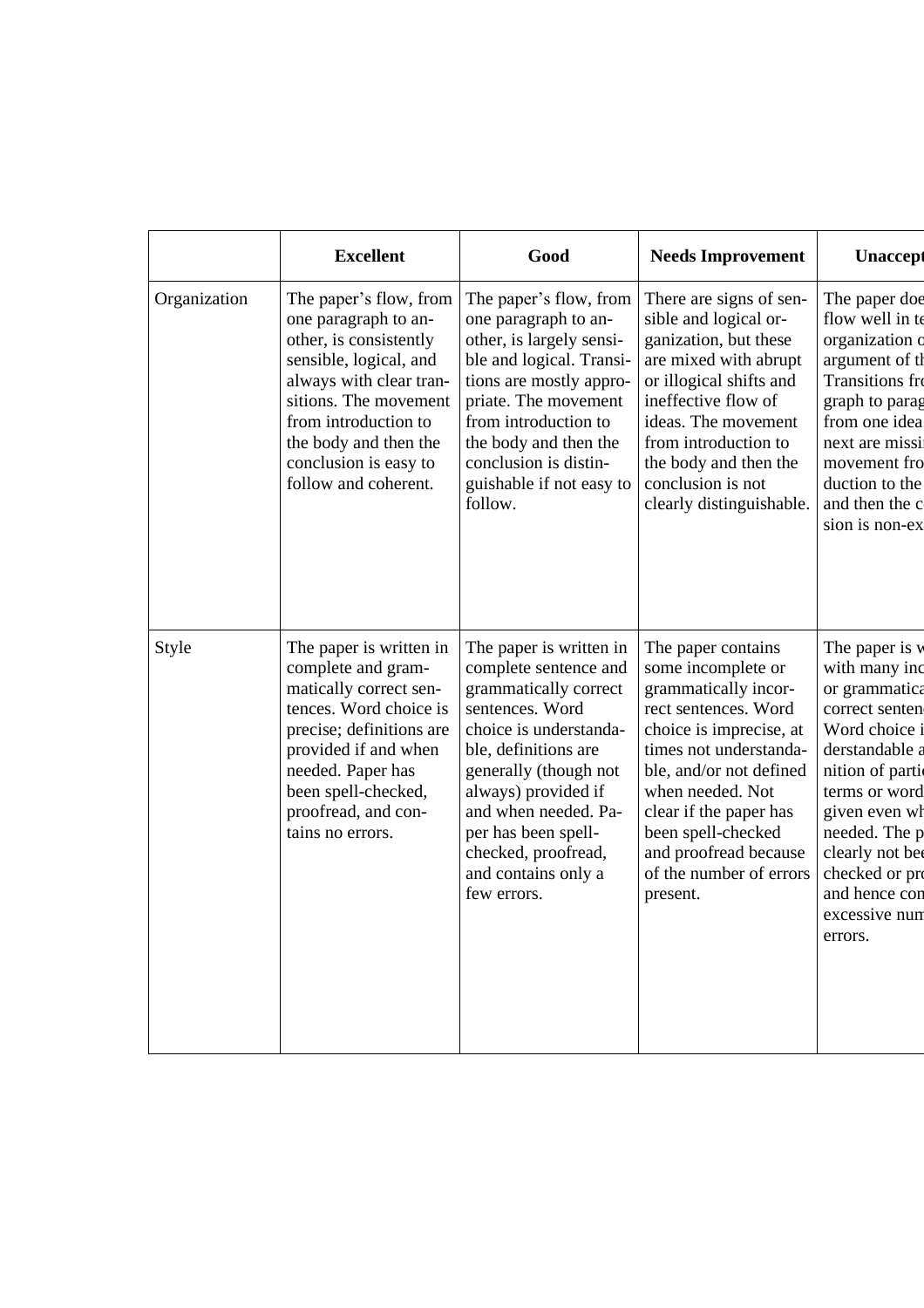| Documentation | Notes to indicate<br>sources of information<br>are given whenever<br>they are needed. Both<br>notes and bibliography<br>use consistent and aca-<br>demically acceptable<br>format. | Notes to indicate<br>sources of information<br>are generally given<br>when they are needed.<br>Notes and bibliog-<br>raphy are generally but<br>not always consistent<br>or conform to required<br>academic standard. | Sources of information<br>are not consistently<br>documented. If they<br>are, format is incon-<br>sistent or does not con-<br>form to required aca-<br>demic standard. | Source materi<br>used without of<br>mentation. |
|---------------|------------------------------------------------------------------------------------------------------------------------------------------------------------------------------------|-----------------------------------------------------------------------------------------------------------------------------------------------------------------------------------------------------------------------|------------------------------------------------------------------------------------------------------------------------------------------------------------------------|------------------------------------------------|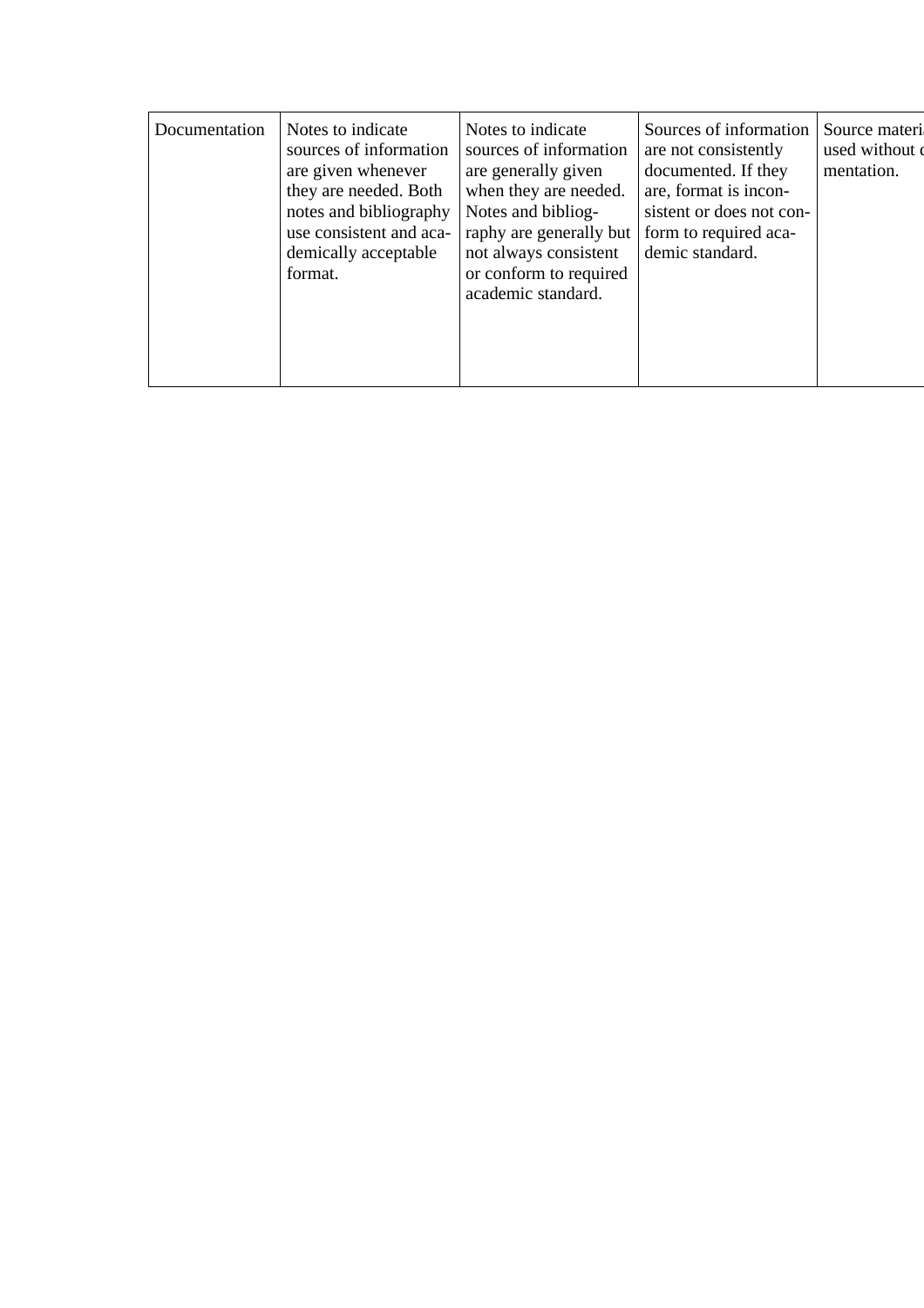### **Grade Descriptors**

### **A or A-**

Outstanding performance on all learning outcomes. Demonstrates precision and accuracy throughout. Able to analyse, apply and explain concepts as well as recall relevant and accurate information and sources spontaneously when texts are given.

### **B+, B or B-**

Substantial performance overall and fulfils most learning outcomes with above average competency. Indicates ability to analyse, apply and explain concepts fluently. A good demonstration of the ability to recall relevant information and sources when texts are given.

# **C+, C or C-**

Satisfactory performance overall, shows an average grasp in most of the learning outcomes. Indicates adequate ability to analyse, apply and explain concepts but may not be as consistent. An average and general consistent performance to recall relevant information and sources when texts are given.

# **D+ or D**

Barely satisfactory performance overall, shows less than average in some of the learning outcomes. Indicates a general ability to analyse, apply and explain concepts when cues are provided. A passable ability to recall relevant information and sources with some guidance provided when texts are given.

# **F**

Unsatisfactory performance on a number of learning outcomes, OR failure to meet specified assessment requirements. Demonstrates lacking ability to analyse, apply and concepts even when cues are provided. Unable to process a given text satisfactorily.